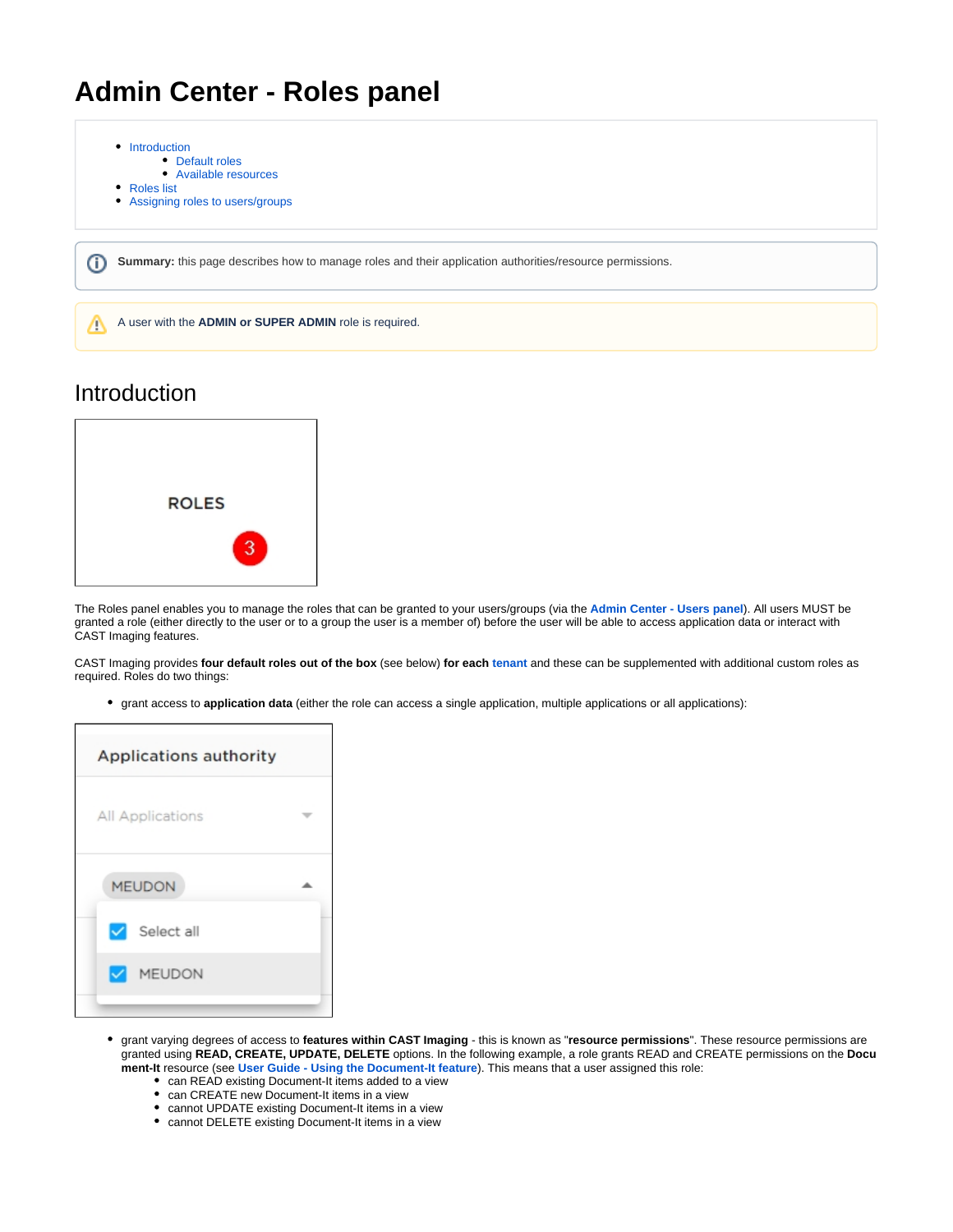| $\checkmark$ | Cypher Search   | <b>Resource</b> |               |             |                   |
|--------------|-----------------|-----------------|---------------|-------------|-------------------|
|              | <b>Z</b> READ   | <b>Z</b> CREATE | Permission    |             |                   |
| $\checkmark$ | Document-It     | Resource        |               |             |                   |
|              | <b>Z</b> DELETE | <b>Z</b> CREATE | $\Box$ UPDATE | $\Box$ READ | <b>Permission</b> |

A role can include **a mix of the two access type permissions** (application data and resource permissions), or it can include just one type (either application data or resource permissions) - in this latter case, multiple roles should be assigned to allow the user/group to interact correctly.

### <span id="page-1-0"></span>Default roles

Out of the box in a brand new installation of CAST Imaging, the following roles are made available in order of priority

| <b>SUPER</b><br><b>ADMIN</b> | The SUPER ADMIN role provides permission to execute the following actions in the Admin Center across all tenants:                                                                                                                                                                                                                                                                                                                                                                                                       |
|------------------------------|-------------------------------------------------------------------------------------------------------------------------------------------------------------------------------------------------------------------------------------------------------------------------------------------------------------------------------------------------------------------------------------------------------------------------------------------------------------------------------------------------------------------------|
|                              | • Manage the import of applications - see Admin Center - Application management panel<br>Manage existing default roles and create/manage new custom roles (current documentation page)<br>• Assign/revoke roles to users/groups - see Admin Center - Users panel<br>• Manage app to app dependencies - see Admin Center - Application to Application Dependencies management<br>• Manage preferences - see Configuring display preferences<br>• Manage the multi tenant feature - see Admin Center - Multi tenant panel |
|                              | In addition:                                                                                                                                                                                                                                                                                                                                                                                                                                                                                                            |
|                              | • Users and members of groups with the SUPER ADMIN role can access all Application data in CAST Imaging across all tenants<br>• Users and members of groups with the SUPER ADMIN role have full resource permissions on all CAST Imaging features<br>• this role is not specific to a single tenant, instead it is intended to be used as a "global administrator" with complete jurisdiction acros                                                                                                                     |
|                              | Δ<br>• The first user to log in to CAST Imaging following a fresh installation will receive the SUPER ADMIN as described in First Ic<br>super admin.<br>• You should use this role with caution!                                                                                                                                                                                                                                                                                                                        |
| <b>ADMIN</b>                 | The <b>ADMIN</b> role is identical to the <b>SUPER ADMIN</b> except that:                                                                                                                                                                                                                                                                                                                                                                                                                                               |
|                              | • this role cannot manage the multi tenant feature - see Admin Center - Multi tenant panel<br>this role is specific to each tenant - in other words it is the "SUPER ADMIN" role on a per tenant basis<br>• if there is only one tenant in existence and the multi tenant feature is not used, then this role has identical permissions to SUPER AD                                                                                                                                                                     |
|                              | You should use this role with caution!<br>/∖                                                                                                                                                                                                                                                                                                                                                                                                                                                                            |
|                              |                                                                                                                                                                                                                                                                                                                                                                                                                                                                                                                         |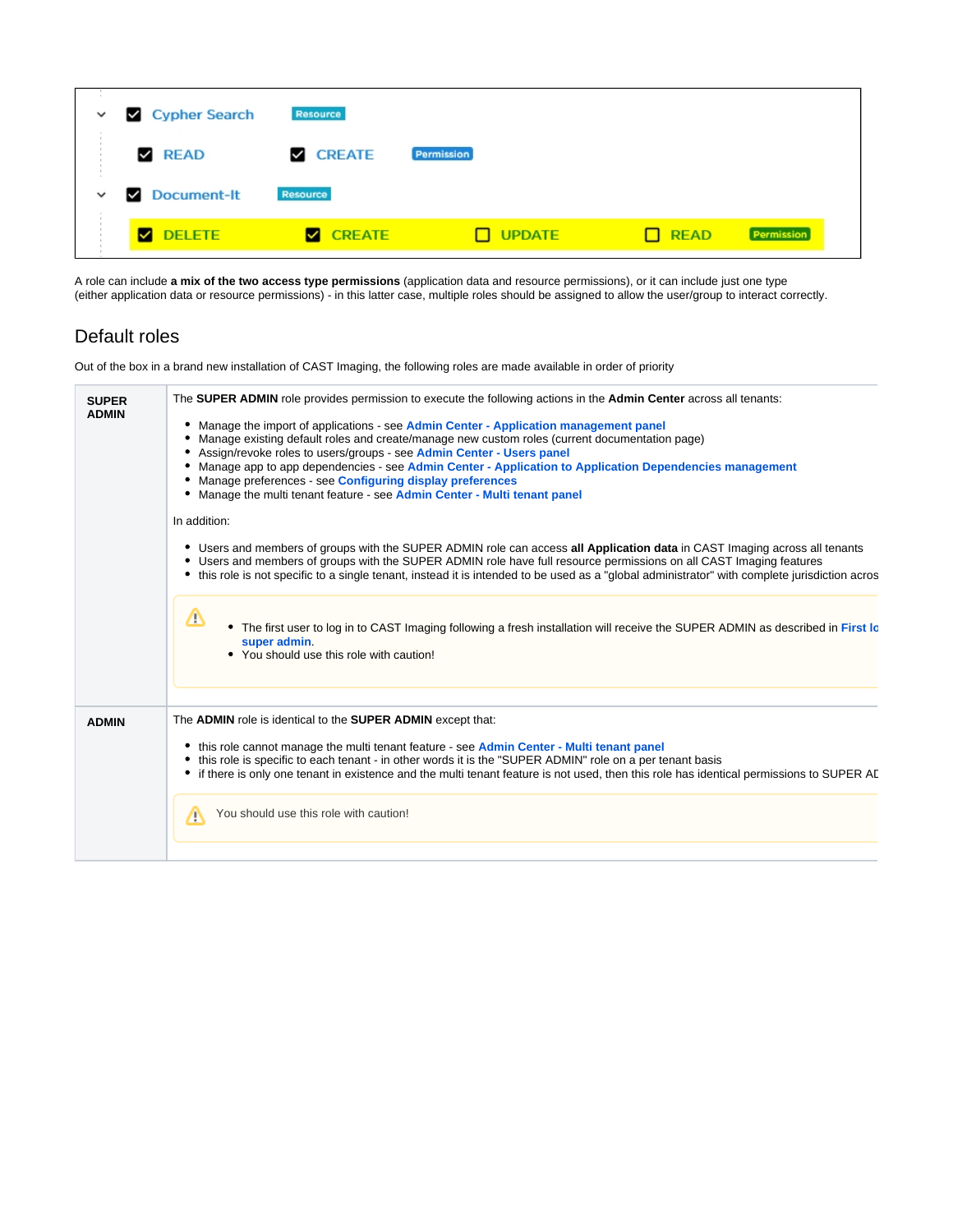| <b>ARCHITECT</b> | The ARCHITECT role is intended to be granted to users/groups that do not require Admin Center access but require more access than s                                                                                   |
|------------------|-----------------------------------------------------------------------------------------------------------------------------------------------------------------------------------------------------------------------|
|                  | • This role does not grant any application access permissions therefore you will need to specify these manually<br>• this role is specific to each tenant<br>• the default set of resource permissions is as follows: |
|                  | Click to enlarge                                                                                                                                                                                                      |
|                  | Admin Resources<br>Resource<br>$\rightarrow$                                                                                                                                                                          |
|                  | Resource<br>App to App Dependencies<br>$\checkmark$                                                                                                                                                                   |
|                  | <b>Z</b> READ<br>Permission                                                                                                                                                                                           |
|                  | Custom Object Types<br>Resource<br>$\checkmark$                                                                                                                                                                       |
|                  | $D$ DELETE<br>$\nabla$ READ<br><b>V</b> UPDATE<br><b>V CREATE</b><br>Permission                                                                                                                                       |
|                  | <b>Z</b> Custom View<br>Resource<br>$\checkmark$                                                                                                                                                                      |
|                  | <b>Z</b> CREATE<br><b>Z</b> READ<br>D DELETE<br>$\Box$ UPDATE<br>Permission                                                                                                                                           |
|                  | Cypher Search<br>Resource<br>$\check{}$                                                                                                                                                                               |
|                  | $\Box$ CREATE<br><b>Z</b> READ<br>Permission                                                                                                                                                                          |
|                  | Document-It<br>Resource<br>$\checkmark$                                                                                                                                                                               |
|                  | $D$ DELETE<br><b>Z</b> CREATE<br><b>V</b> UPDATE<br>$\n  READ\n$<br>Permission                                                                                                                                        |
|                  | Services View<br>Resource                                                                                                                                                                                             |
|                  | <b>Z</b> READ<br>Permission                                                                                                                                                                                           |
|                  | Sourcecode Viewer<br>Resource<br>$\checkmark$                                                                                                                                                                         |
|                  | <b>Z</b> READ<br>Permission                                                                                                                                                                                           |
|                  | $\vee$ Tags<br>Resource<br>$\check{ }$                                                                                                                                                                                |
|                  | $\Box$ DELETE<br><b>V</b> UPDATE<br><b>Z</b> CREATE<br><b>Z</b> READ<br>Permission                                                                                                                                    |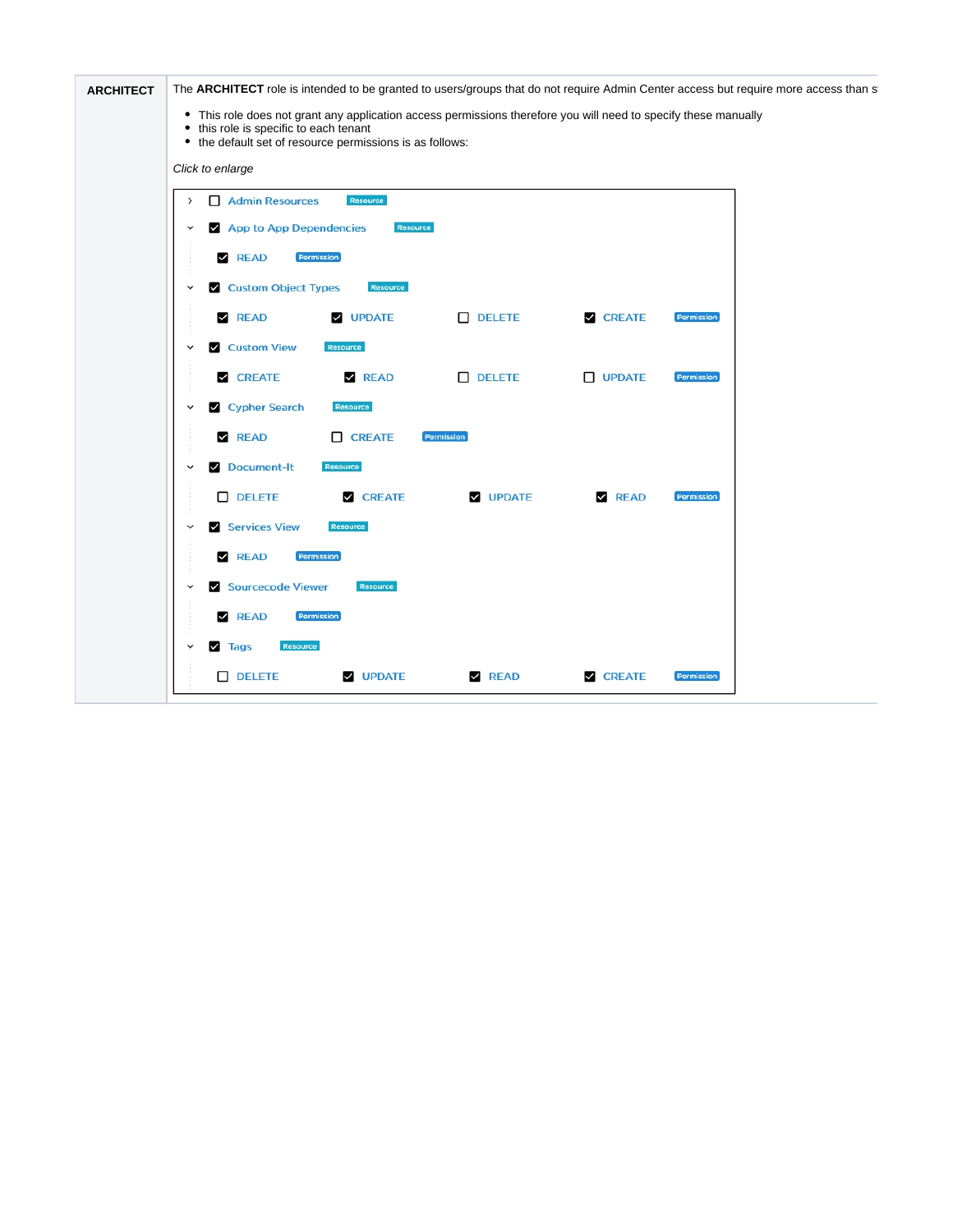| Click to enlarge                                   |               |               |            |  |
|----------------------------------------------------|---------------|---------------|------------|--|
| Admin Resources<br>Resource<br>$\rightarrow$       |               |               |            |  |
| App to App Dependencies<br>Resource<br>$\check{ }$ |               |               |            |  |
| <b>Z</b> READ<br>Permission                        |               |               |            |  |
| Custom Object Types<br>Resource<br>$\checkmark$    |               |               |            |  |
| $\Box$ UPDATE<br>$\n  READ\n$                      | $D$ DELETE    | $\Box$ CREATE | Permission |  |
| Custom View<br>Resource<br>$\checkmark$            |               |               |            |  |
| $\Box$ CREATE<br>$\n  READ\n$                      | $D$ DELETE    | $\Box$ UPDATE | Permission |  |
| Cypher Search<br>Resource<br>$\checkmark$          |               |               |            |  |
| <b>Z</b> READ<br><b>CREATE</b>                     | Permission    |               |            |  |
| Document-It<br>Resource<br>$\check{ }$             |               |               |            |  |
| $D$ DELETE<br><b>CREATE</b>                        | $\Box$ UPDATE | <b>Z</b> READ | Permission |  |
| Services View<br>Resource<br>$\checkmark$          |               |               |            |  |
| Permission<br>$\n  READ\n$                         |               |               |            |  |
| Sourcecode Viewer<br>Resource<br>$\checkmark$      |               |               |            |  |
| $\n  READ\n$<br>Permission                         |               |               |            |  |
| Resource<br>$\vee$ Tags<br>$\checkmark$            |               |               |            |  |

#### <span id="page-3-0"></span>Available resources

**Admin Resources** Grants access to **admin level features** (available in the **[Admin Center](https://doc.castsoftware.com/display/IMAGING/Configuration+options+-+Admin+Center+GUI)**) for the current tenant.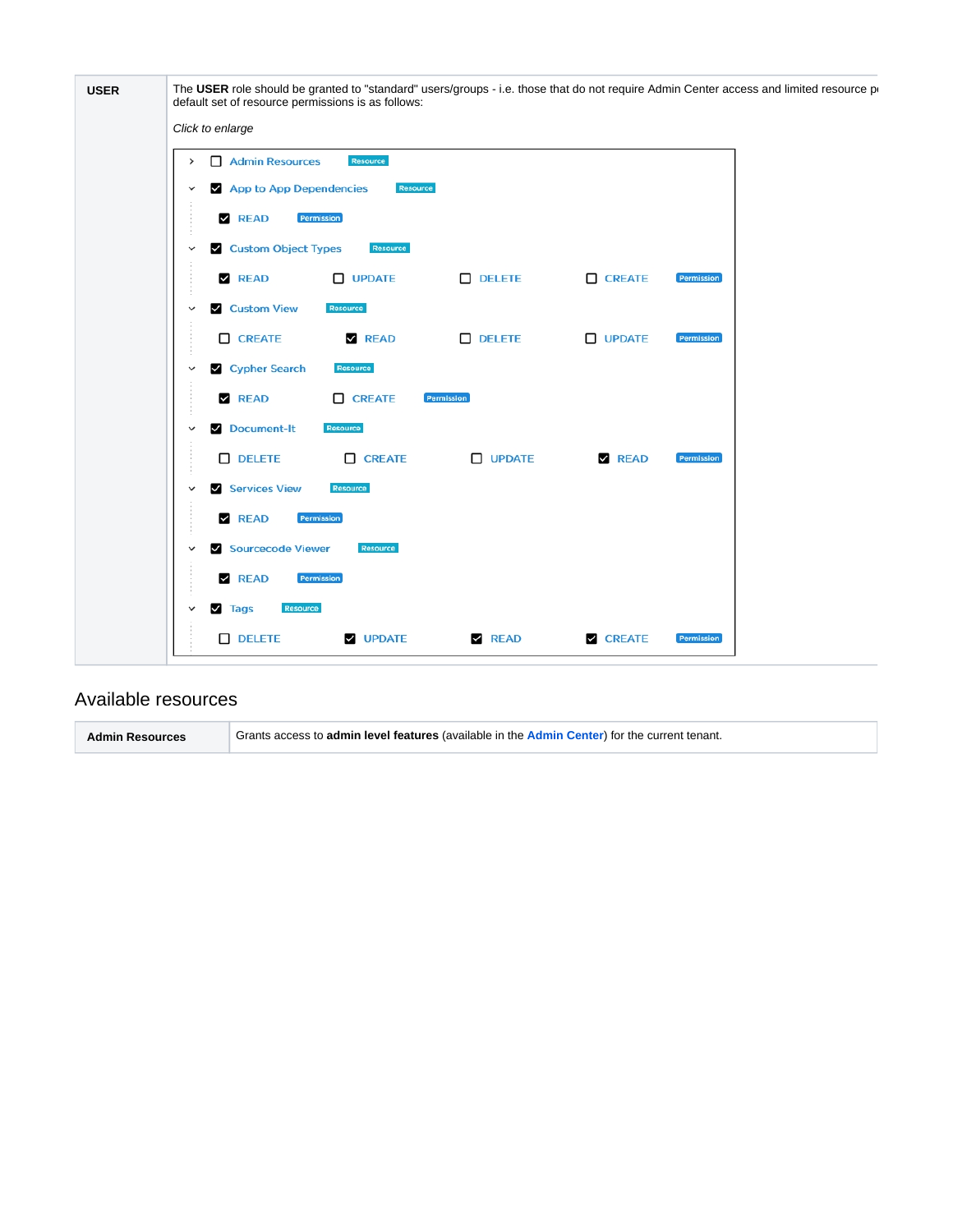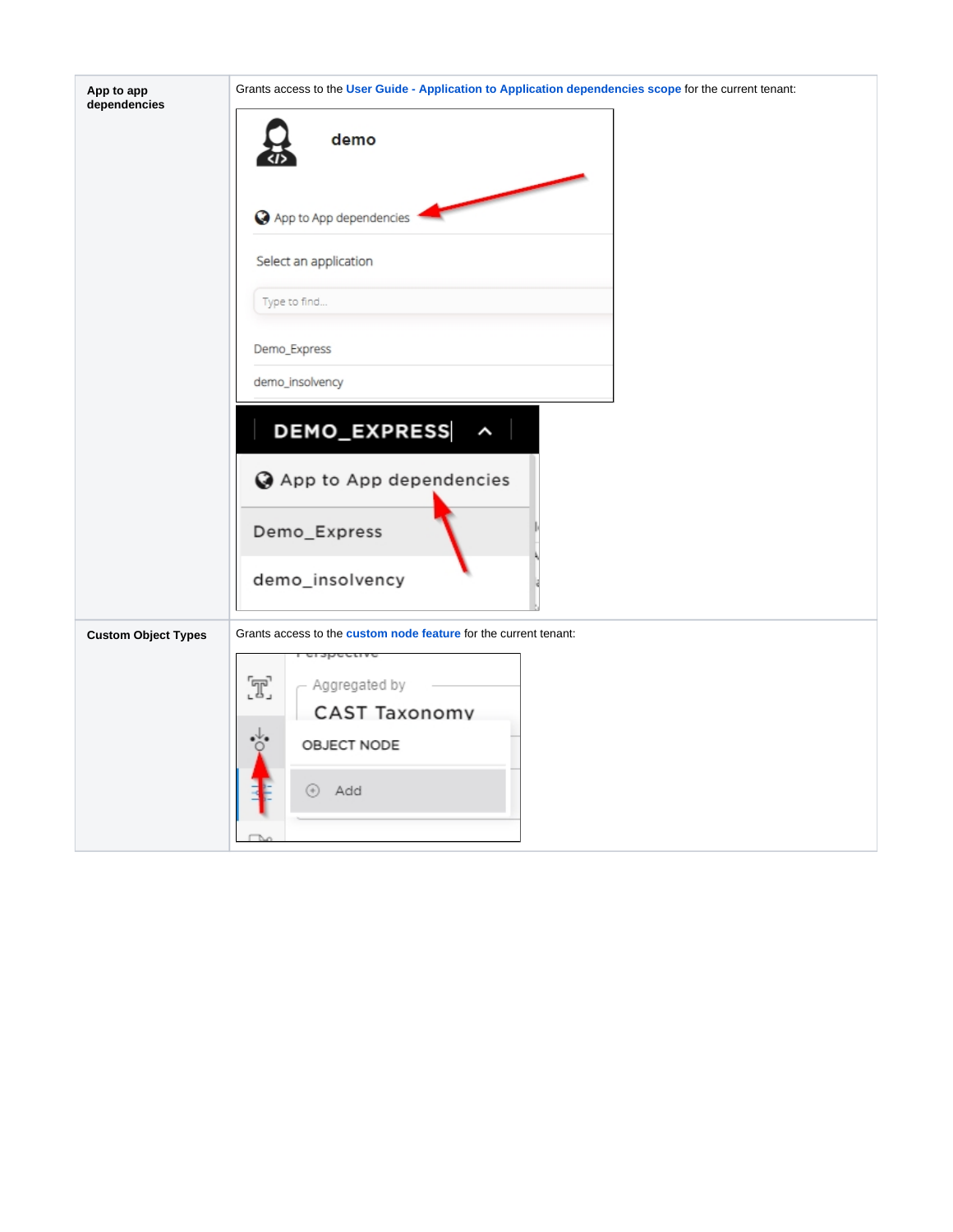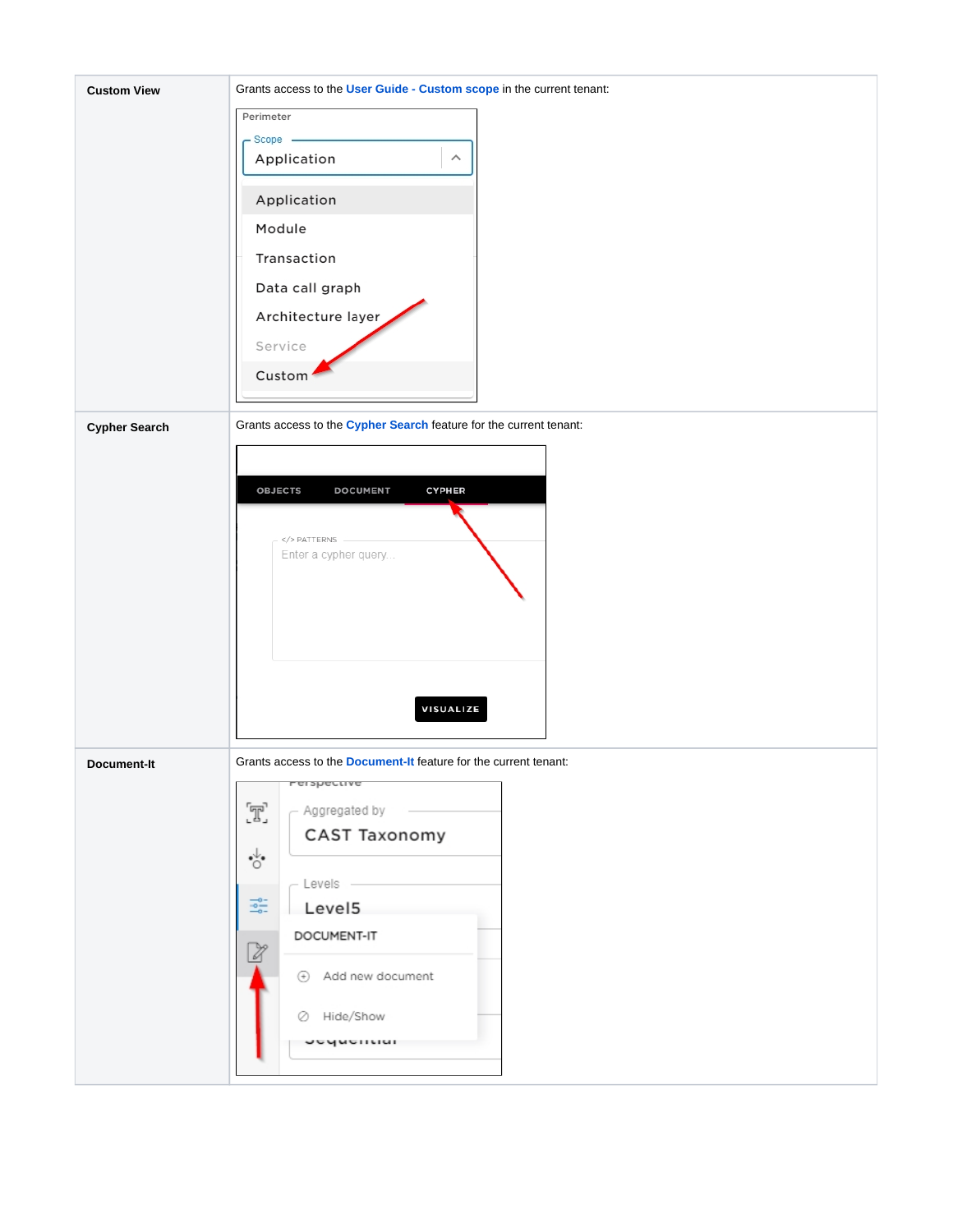

# <span id="page-6-0"></span>Roles list

The Roles list displays the roles that are available for use and allows you to edit existing and create new roles:

Click to enlarge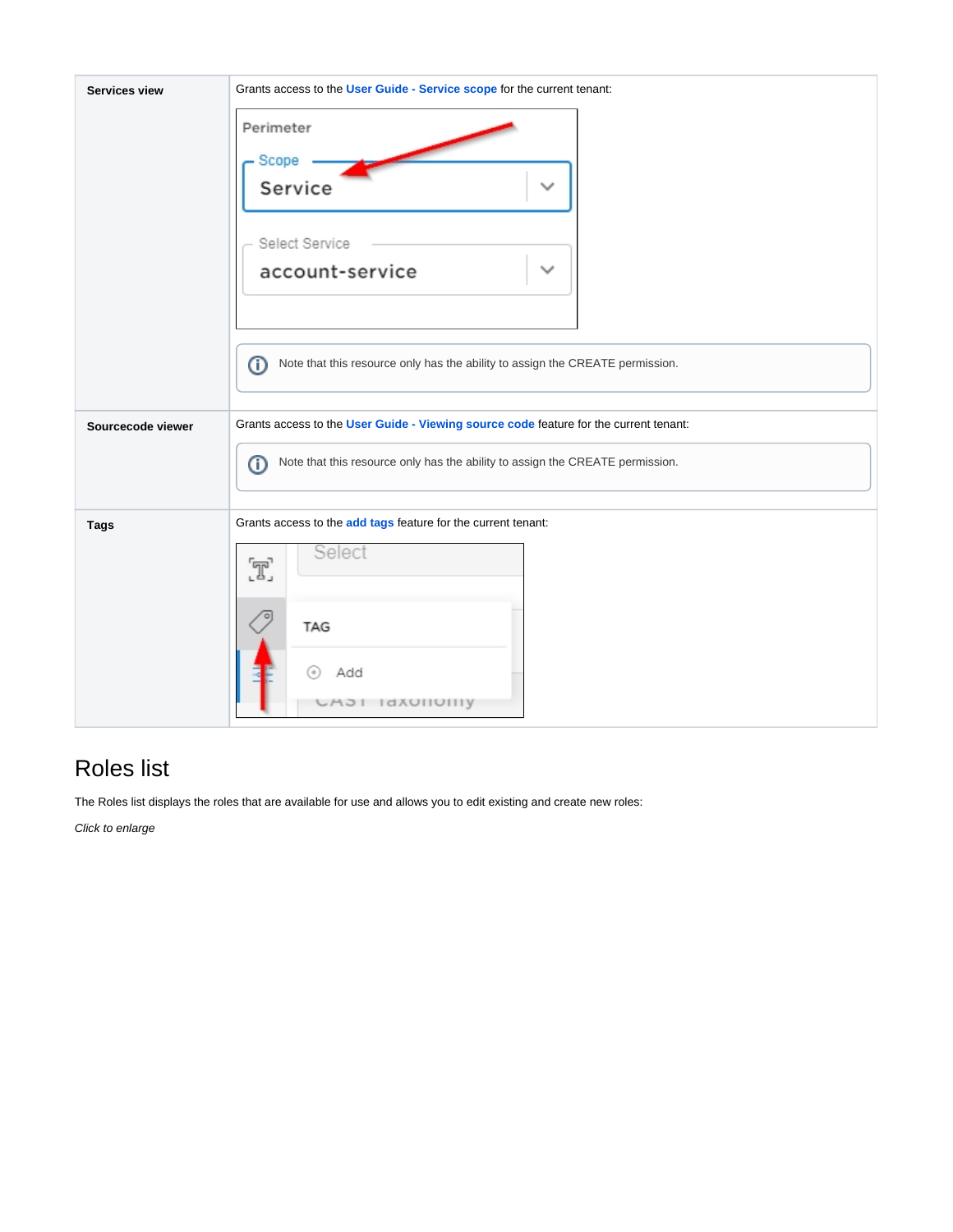|                          |                    |                                                        |                                                                                                                                                                                                          | <b>ADD ROLE</b> |
|--------------------------|--------------------|--------------------------------------------------------|----------------------------------------------------------------------------------------------------------------------------------------------------------------------------------------------------------|-----------------|
| <b>Roles</b>             |                    |                                                        |                                                                                                                                                                                                          | n               |
| - 1                      | Roles 个            | <b>Applications authority</b>                          | Resources and permissions                                                                                                                                                                                |                 |
|                          | Admin              | All Applications<br>$\overline{\phantom{a}}$           | App to App Dependencies<br><b>Admin Resources</b><br><b>Custom Object Types</b><br><b>Custom View</b><br><b>Cypher Search</b><br><b>Sourcecode Viewer</b><br>Document-It<br><b>Services View</b><br>Tags | $\hat{}$        |
|                          | <b>Architect</b>   | <b>Assign applications</b><br>$\overline{\phantom{a}}$ | App to App Dependencies<br><b>Custom Object Types</b><br><b>Custom View</b><br><b>Cypher Search</b><br>Document-It<br><b>Services View</b><br><b>Sourcecode Viewer</b><br>Tags                           |                 |
|                          | <b>Super Admin</b> | <b>All Applications</b><br>$\overline{\phantom{a}}$    | <b>Admin Resources</b><br>App to App Dependencies<br><b>Custom Object Types</b><br><b>Custom View</b><br><b>Cypher Search</b><br><b>Services View</b><br><b>Sourcecode Viewer</b><br>Document-It<br>Tags | Ï,              |
|                          | <b>User</b>        | <b>Assign applications</b><br>$\overline{\phantom{a}}$ | App to App Dependencies<br><b>Custom Object Types</b><br><b>Custom View</b><br><b>Cypher Search</b><br>Document-It<br><b>Sourcecode Viewer</b><br><b>Services View</b><br>Tags                           |                 |
| $\overline{\phantom{a}}$ |                    |                                                        |                                                                                                                                                                                                          | $\rightarrow$   |

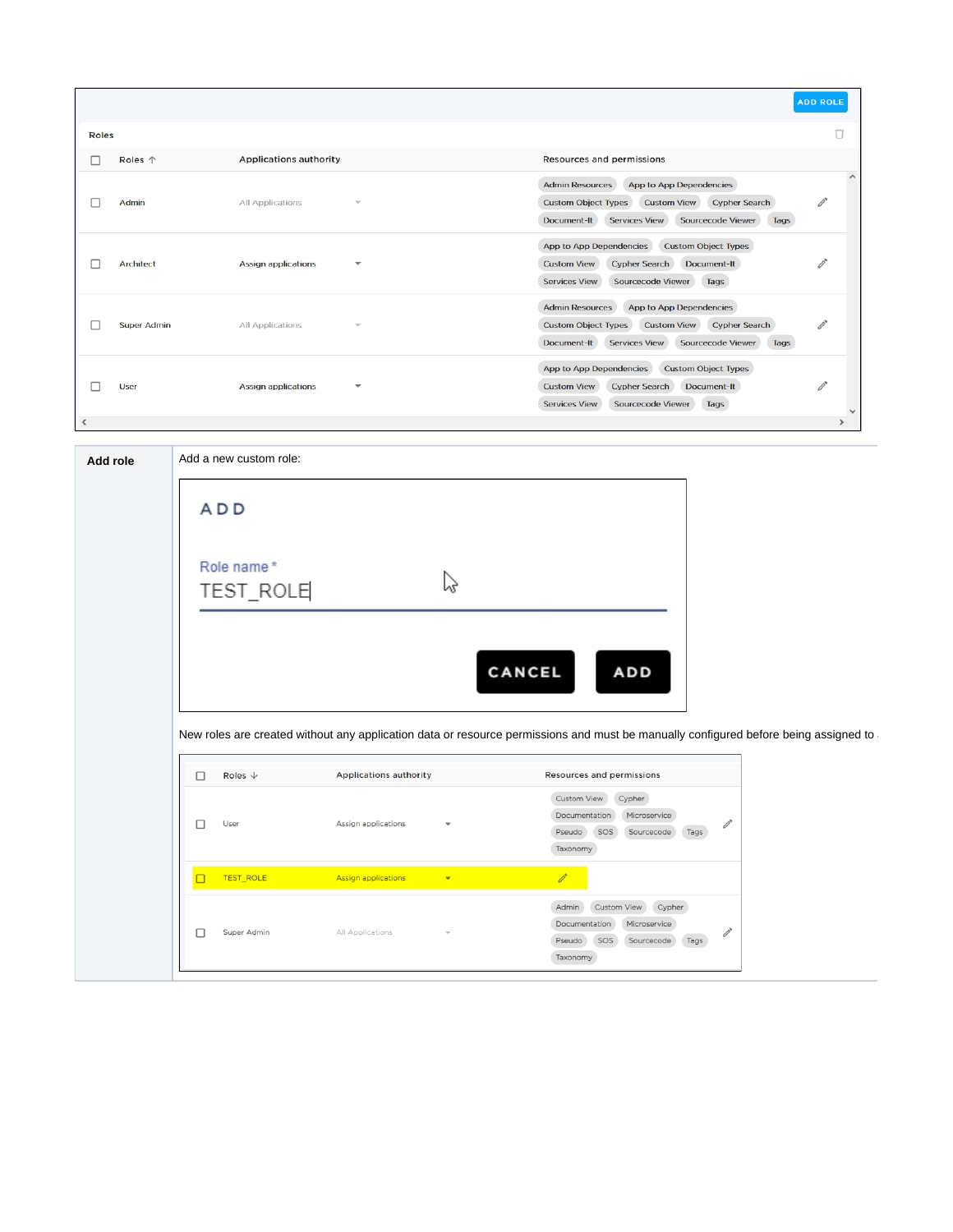| <b>Selection</b><br>box          | Allows you to select the role and then delete the selected items: |                                                                                                                              |  |  |  |
|----------------------------------|-------------------------------------------------------------------|------------------------------------------------------------------------------------------------------------------------------|--|--|--|
|                                  | Roles (1)                                                         | Ū                                                                                                                            |  |  |  |
|                                  | Roles $\downarrow$<br><b>Applications authority</b><br>$\Box$     | Resources and permissions                                                                                                    |  |  |  |
|                                  | $\Box$<br>User<br>Assign applications                             | Custom View<br>Cypher<br>Documentation<br>Microservice<br>SOS<br>Sourcecode<br>Pseudo<br>Tags<br>Taxonomy                    |  |  |  |
|                                  | TEST_ROLE<br>Assign applications<br>$\overline{\mathbf{v}}$       | $\mathscr{O}^*$                                                                                                              |  |  |  |
| <b>Roles</b>                     | Lists the names of the roles available in CAST Imaging            |                                                                                                                              |  |  |  |
| <b>Applications</b><br>authority |                                                                   | Lists any Applications that the user/group has been granted access to and allows Application data permissions to be changed: |  |  |  |
|                                  | Applications authority                                            |                                                                                                                              |  |  |  |
|                                  | All Applications<br>₩                                             |                                                                                                                              |  |  |  |
|                                  | <b>MEUDON</b><br>┻                                                |                                                                                                                              |  |  |  |
|                                  | Select all                                                        |                                                                                                                              |  |  |  |
|                                  | MEUDON                                                            |                                                                                                                              |  |  |  |
|                                  |                                                                   |                                                                                                                              |  |  |  |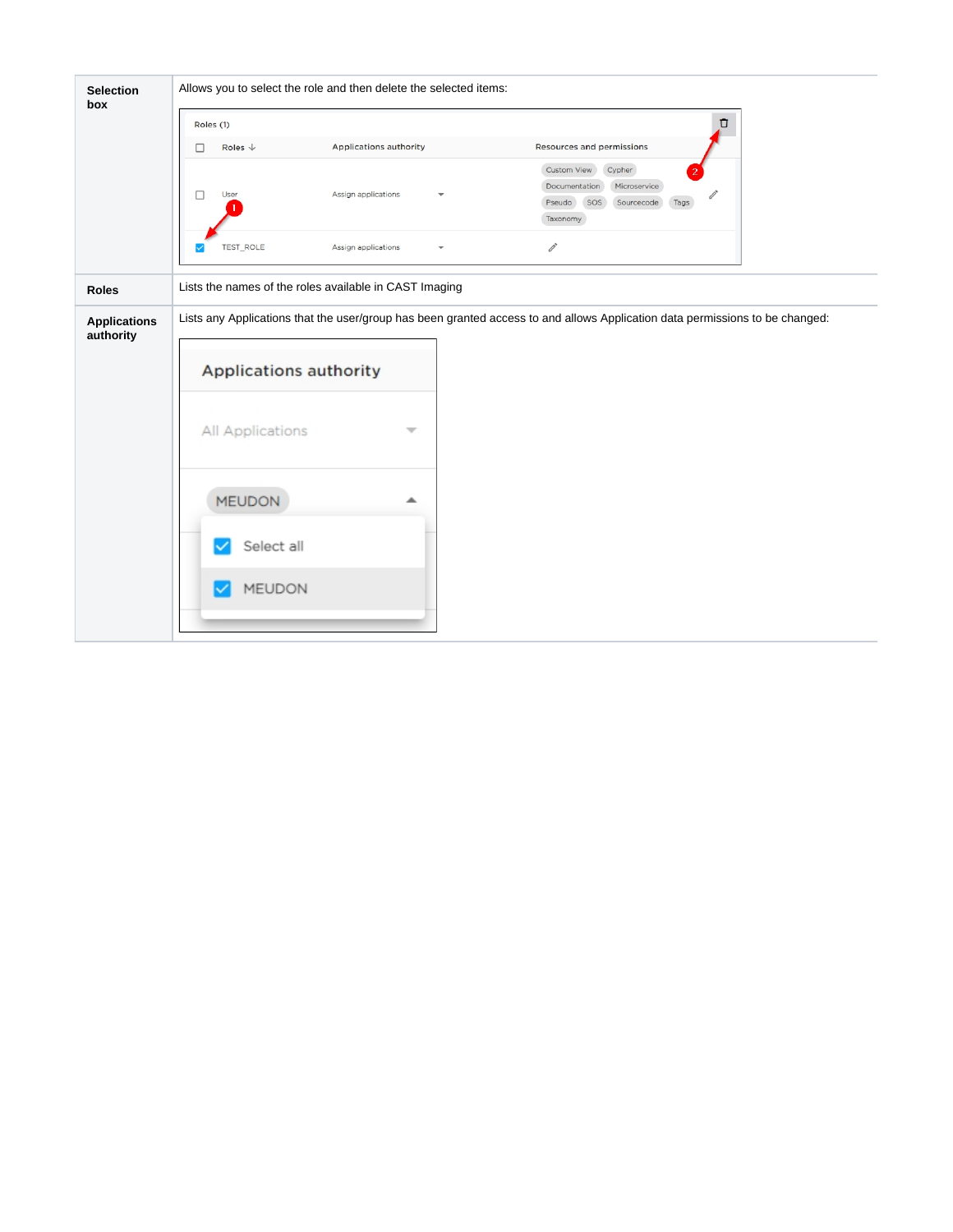

## <span id="page-9-0"></span>Assigning roles to users/groups

To assign a role or roles to your users or groups, use the **[Admin Center - Users panel](https://doc.castsoftware.com/display/IMAGING/Admin+Center+-+Users+panel)**: